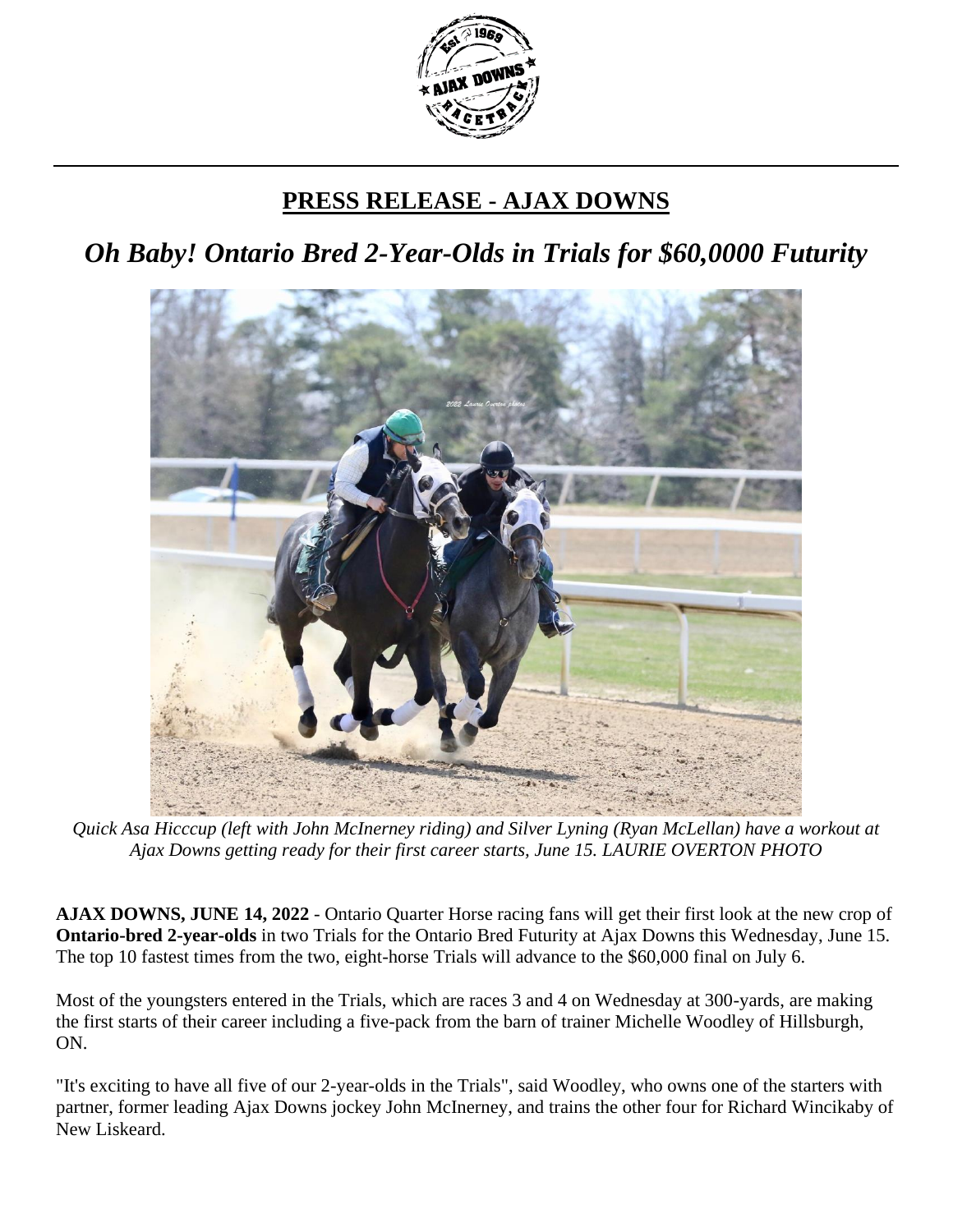

"Three of them, the ones in the first Trial, were all born on our farm and the other two came to us as weanlings. So we have been working with all of them since they were young."

**SOUR CANDY** (post 3), **QUICK ASA HICCCUP** (6, Ed Walton riding), and **SILVER LYNING** (7, Tony Phillips up) compete in the first Trial for Woodley.

"Sour Candy has been the most challenging but he has talent. Cory (Spataro) worked him from the gate on May 25 and we liked how the two of them got along so Cory will ride him. Quick Asa Hicccup is the last foal from the good mare Eyesa Quick and he is very similar to his big brother Twixt of Fate, who won the 2020 Ontario Bred Futurity. And Silver Lyning is our own horse and she is the first foal to race of our stakes winning mare Embrace Extravagence."

Also in the first Trial is the regally bred **HAD TO BE IVY**, owned by Carol and Jaime Robertson. The bay filly is a full sister to Horse of the Year Had to Be Ivory.

In the **second Trial,** Woodley sends out Wincikaby's pair of **FIRSTPRIZE CHARLOTTE** (post 2 with Spataro riding) and **DA ZOOM** (post 8 with Cassandra Jeschke up). Wincikaby bred both juveniles. "Firstprize Charlotte is a really nice filly and Da Zoom is a really cool, laid back gelding."

The second Trial has also lured **MAXIMIZE,** owned by Robert Bailey and trained by Jason Pascoe. Maximize has the benefits of a start under his belt as he was a close fifth in a maiden race at Remington Park in Oklahoma on April 15. Brian Bell will ride Maximize from post position 4.

First race post time for the seven-race card at Ajax Downs Wednesday is 1:30 p.m. Entries for the races can be found [here.](https://www.equibase.com/static/entry/RaceCardIndexAJX061522CAN-EQB.html)

Admission to the track is free and you can watch and wager on the races at Ajax or through the betting platform [www.hpibet.com.](http://www.hpibet.com/) Keep up to date on news and events from Ajax Downs at [www.ajaxdowns.com](http://www.ajaxdowns.com/) and follow us at @AjaxDowns on social media. Races are live-streamed on the track's website and Facebook page. For more information on how you can become a Quarter Horse owner or join a syndicate, contact the Quarter Racing Owners of Ontario at [www.qrooi.com.](http://www.qrooi.com/)